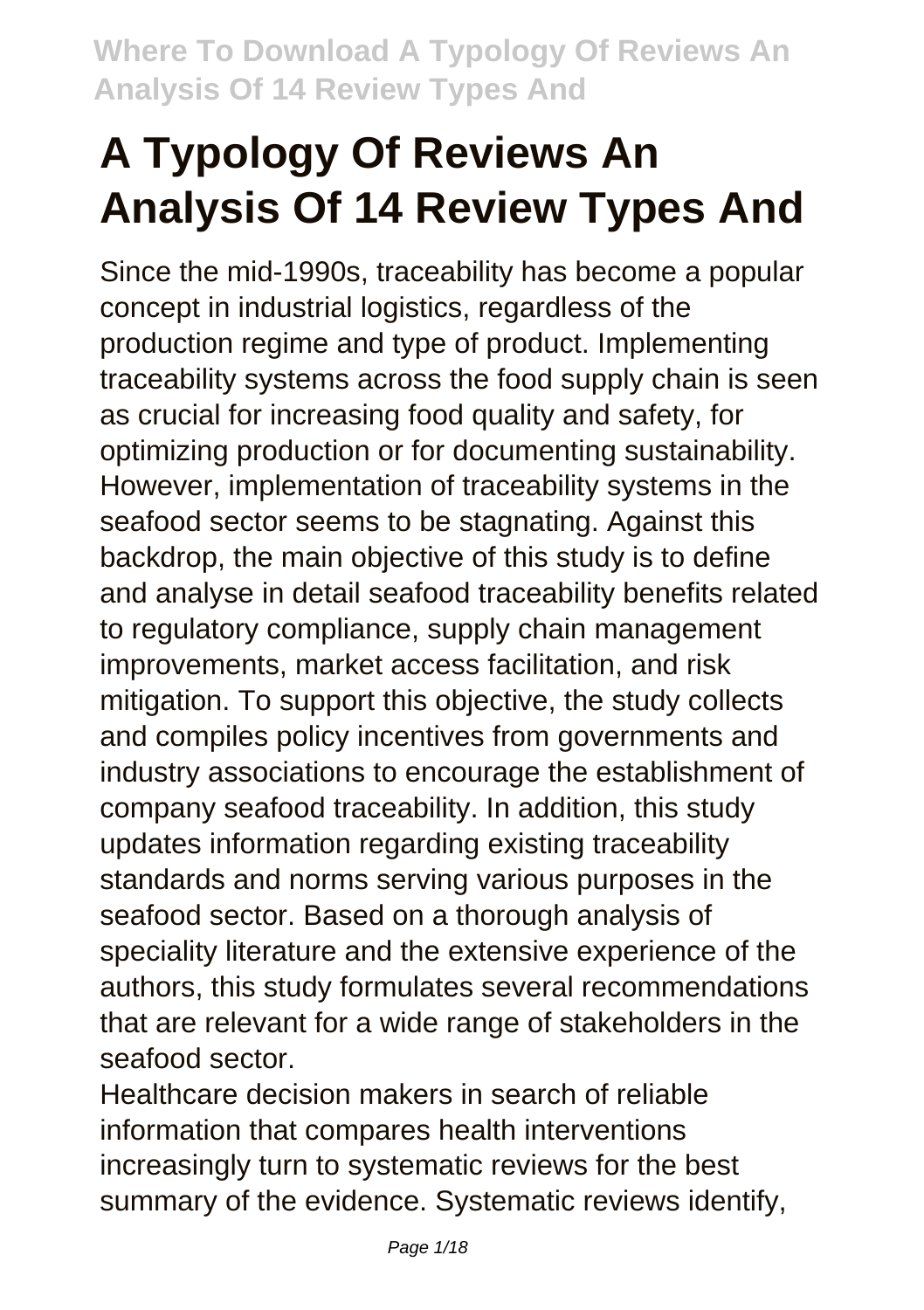select, assess, and synthesize the findings of similar but separate studies, and can help clarify what is known and not known about the potential benefits and harms of drugs, devices, and other healthcare services. Systematic reviews can be helpful for clinicians who want to integrate research findings into their daily practices, for patients to make well-informed choices about their own care, for professional medical societies and other organizations that develop clinical practice guidelines. Too often systematic reviews are of uncertain or poor quality. There are no universally accepted standards for developing systematic reviews leading to variability in how conflicts of interest and biases are handled, how evidence is appraised, and the overall scientific rigor of the process. In Finding What Works in Health Care the Institute of Medicine (IOM) recommends 21 standards for developing high-quality systematic reviews of comparative effectiveness research. The standards address the entire systematic review process from the initial steps of formulating the topic and building the review team to producing a detailed final report that synthesizes what the evidence shows and where knowledge gaps remain. Finding What Works in Health Care also proposes a framework for improving the quality of the science underpinning systematic reviews. This book will serve as a vital resource for both sponsors and producers of systematic reviews of comparative effectiveness research.

The definitive work in D&I research -- now completely updated and expanded The application of scientific research to the creation of evidence-based policies is a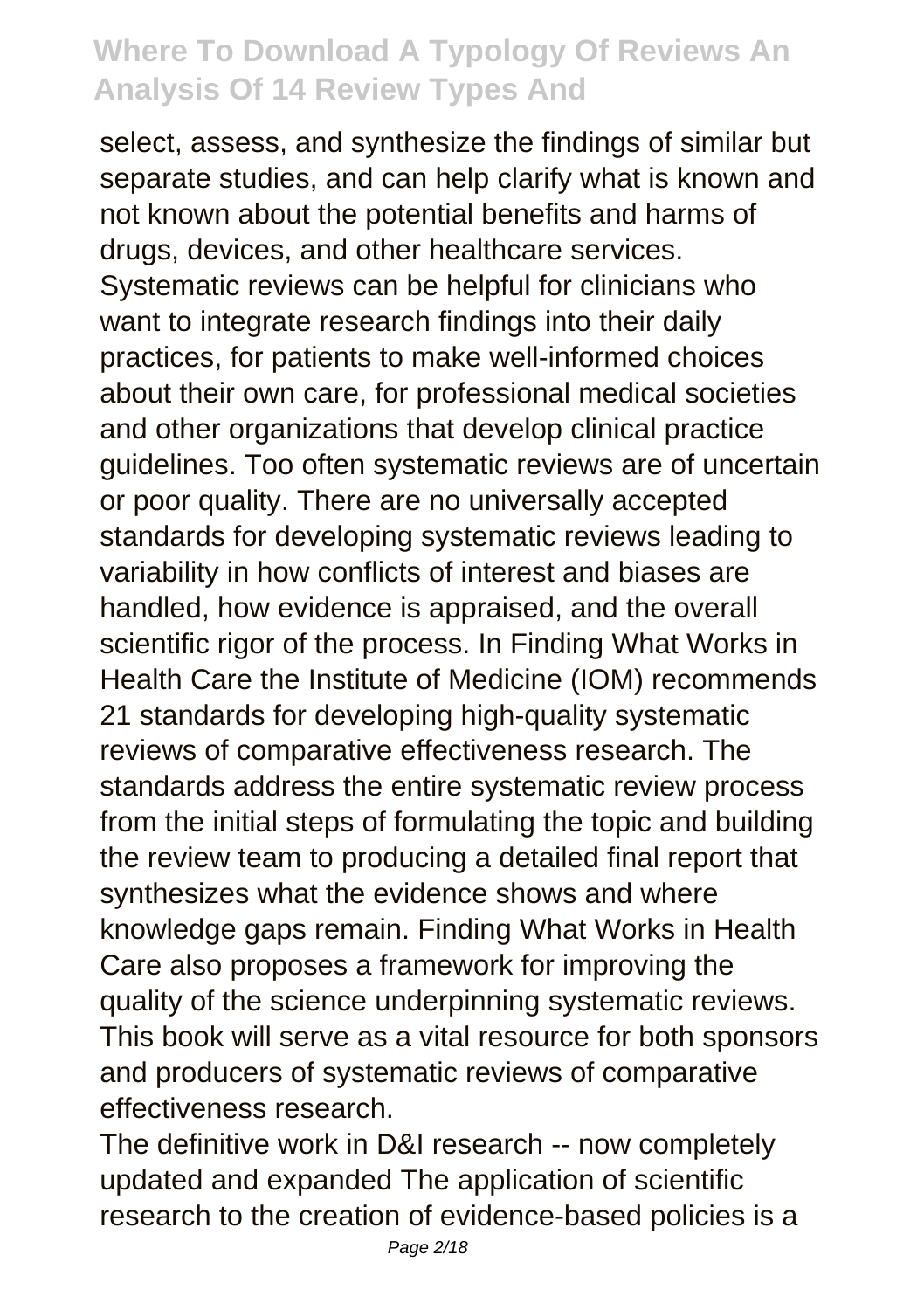science unto itself -- and one that is never easy. Dissemination and implementation research (D&I) is the study of how scientific advances can be implemented into everyday life, and understanding how it works has never been more important for students and professionals across the scientific, academic, and governmental communities. Dissemination and Implementation Research in Health is a practical guide to making research more consequential, a collection assembled and written by today's leading D&I researchers. Readers of this book are taught to: Evaluate the evidence base in an effective intervention Choose a strategy that produces the greatest impact Design an appropriate and effectual study Track essential outcomes Account for the barriers to uptake in communities, social service agencies, and health care facilities The challenges to moving research into practice are universal, and they're complicated by the current landscape's reliance on partnerships and multi-center research. In this light, Dissemination and Implementation Research in Health is nothing less than a roadmap to effecting change in the sciences. It will have broad utility to researchers and practitioners in epidemiology, biostatistics, behavioral science, economics, medicine, social work, psychology, and anthropology -- both today and in our slightly better future.

Improve outcomes through evidence-based therapy. This practical, easy-to-use guide uses a five-step process to show you how to find, appraise, and apply the research in the literature to meet your patient's goals. You'll learn how to develop evidence-based questions specific to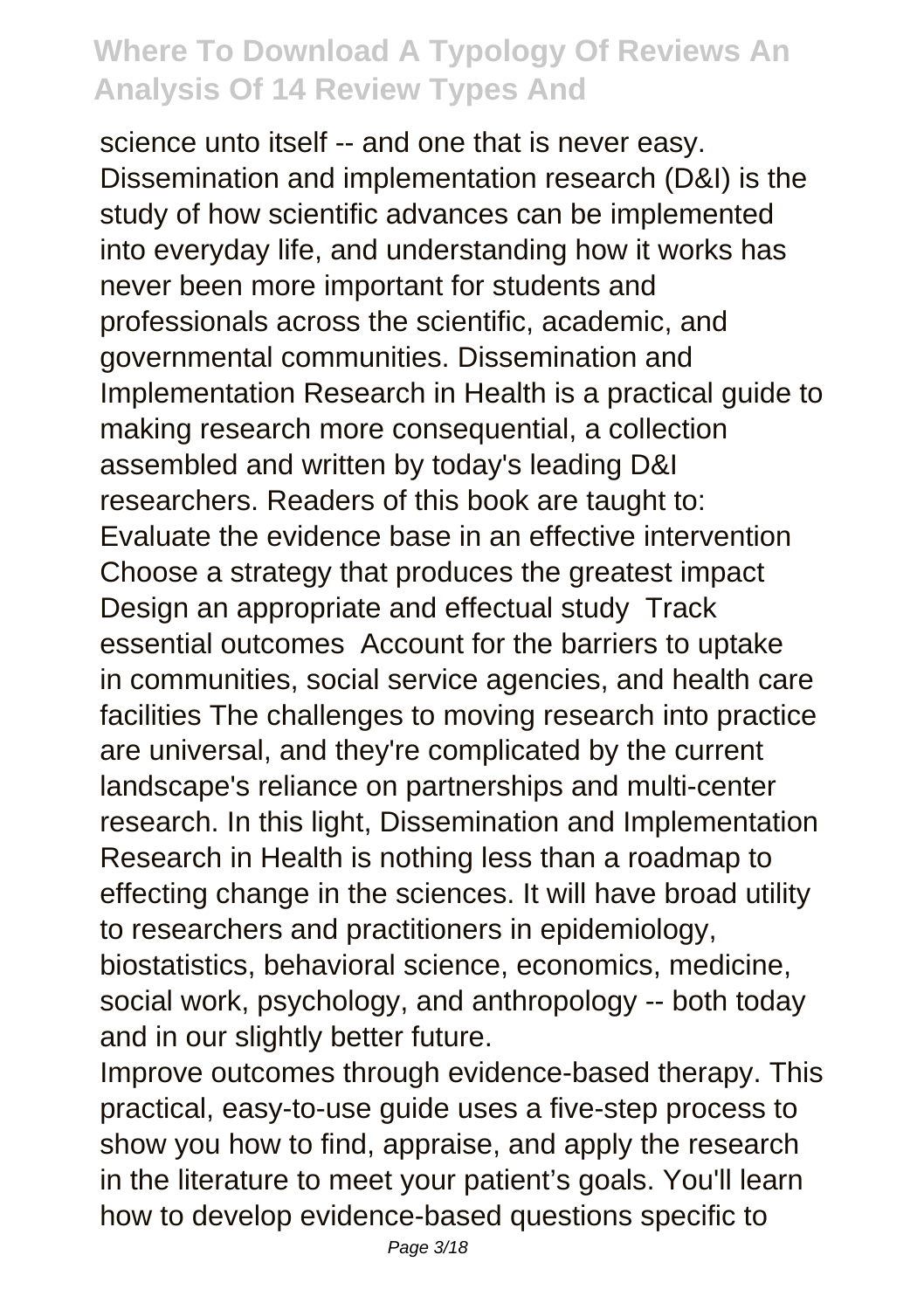your clinical decisions and conduct efficient and effective searches of print and online sources to identify the most relevant and highest quality evidence. Then, you'll undertake a careful appraisal of the information; interpret the research; and synthesize the results to generate valid answers to your questions. And, finally, you'll use the Critically Appraised Topic (CAT) tool to communicate your findings.

Trichloroethylene (TCE) is a solvent that is used as a degreasing agent, a chemical intermediate in refrigerant manufacture, and a component of spot removers and adhesives. It is produced in mass quantities but creates dangerous vapors and is an environmental contaminant at many industrial and government facilities, including facilities run by the U.S. Department of Defense (DoD). It is important to determine the safe occupational exposure level (OEL) for the solvent in order to protect the health of workers who are exposed to its vapors. However, there are concerns that the current occupational standards insufficiently protect workers from these health threats. Review of DOD's Approach to Deriving an Occupational Exposure Level for Trichloroethylene makes recommendations to improve the DoD's approach to developing an OEL for TCE, strengthen transparency of the process, and improve confidence in the final OEL value. This report reviews the DoD's approach using a literature review, evidence synthesis based on weight of evidence [WOE], point-of-departure derivation, physiologically based pharmacokinetic modeling, extrapolation tools, and explores other elements of the process of deriving an OEL for TCE. It examines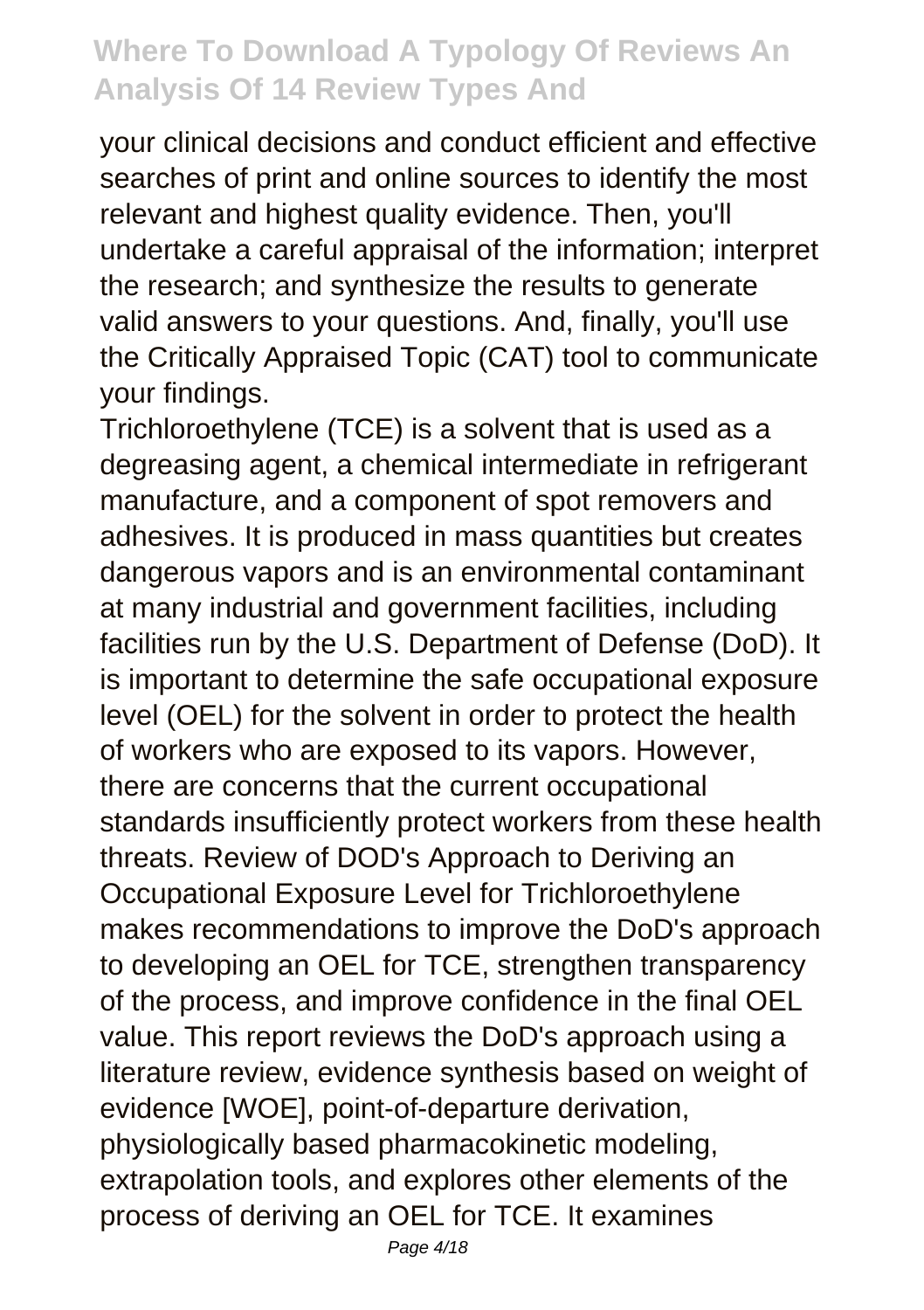scientific approaches to developing exposure values and cancer risk levels, defining the scope of the problem, and improving hazard identification.

In the World Library of Educationalists, international experts themselves compile career-long collections of what they judge to be their finest pieces – extracts from books, key articles, salient research findings, major theoretical and practical contributions – so the world can read them in a single manageable volume, allowing readers to follow the themes of their work and see how it contributes to the development of the field. Mary James has researched and written on a range of educational subjects which encompass curriculum, pedagogy and assessment in schools, and implications for teachers ? professional development, school leadership and policy frameworks. She has written many books and journals on assessment, particularly assessment for learning and is an expert on teacher learning, curriculum, leadership for learning and educational policy. Starting with a specially written introduction in which Mary gives an overview of her career and contextualises her selection, the chapters are divided into three parts: Educational Assessment and Learning Educational Evaluation and Curriculum Development Educational Research and the Improvement of Practice Through this book, readers can follow the different strands that Mary James has researched and written about over the last three decades, and clearly see her important contribution to the field of education.

Arithmetic disability stems from deficits in neurodevelopment, with great individual differences in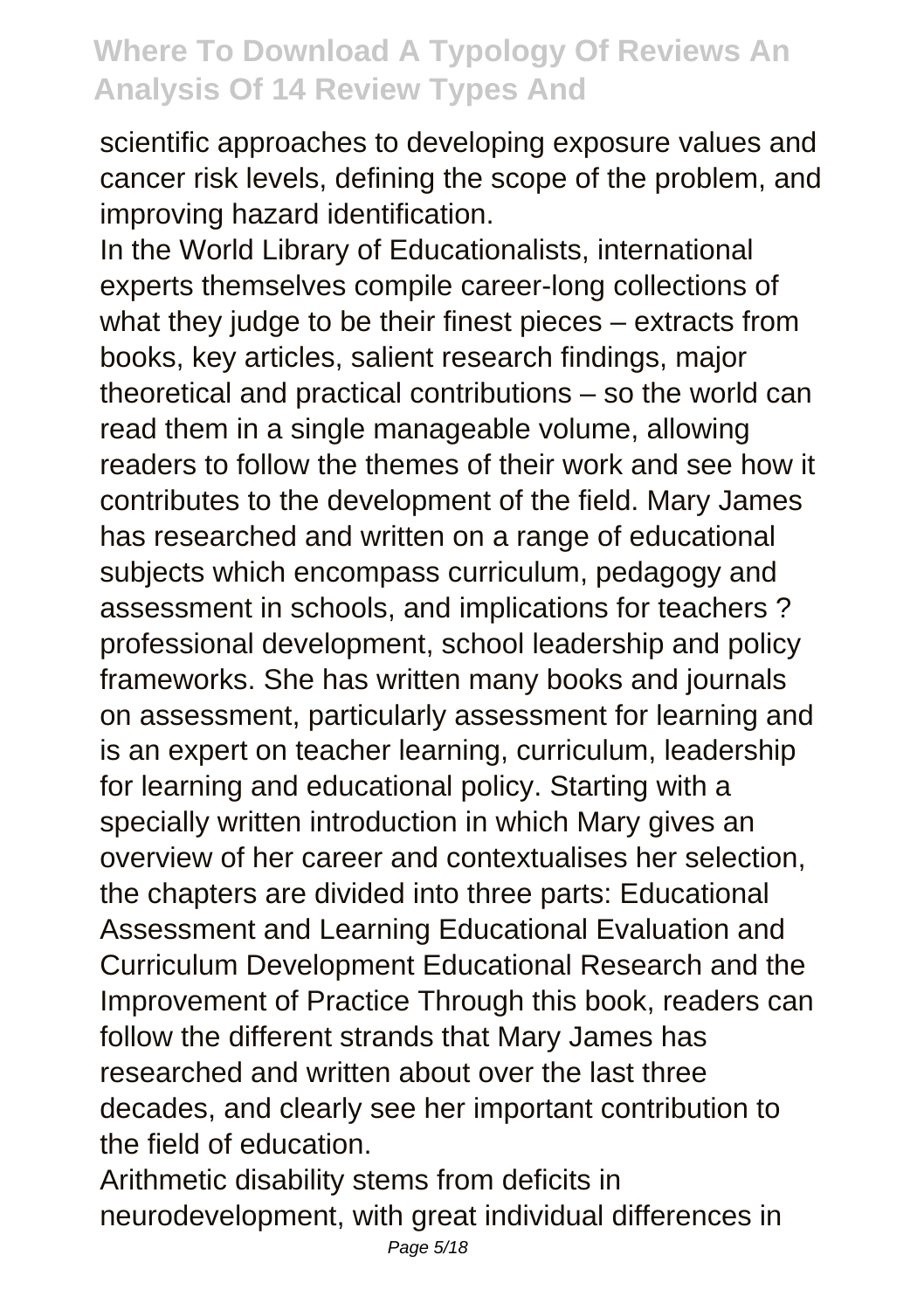development or function of an individual at neuroanatomical, neuropsychological, behavioral, and interactional levels. Heterogeneous Contributions to Numerical Cognition: Learning and Education in Mathematical Cognition examines research in mathematical education methods and their neurodevelopmental basis, focusing on the underlying neurodevelopmental features that must be taken into account when teaching and learning mathematics. Cognitive domains and functions such as executive functions, memory, attention, and language contribute to numerical cognition and are essential for its proper development. These lines of research and thinking in neuroscience are discussed in this book to further the understanding of the neurodevelopmental and cognitive basis of more complex forms of mathematics – and how to best teach them. By unravelling the basic building blocks of numerical thinking and the developmental basis of human capacity for arithmetic, this book and the discussions within are important for the achievement of a comprehensive understanding of numerical cognition, its brain basis, development, breakdown in brain-injured individuals, and failures to master mathematical skills. A novel innovative reference on the emerging field of numerical cognition and neurodevelopment underlying mathematical education Includes an overview of the multiple disciplines that comprise numerical cognition written by world-leading researchers in the numerical cognition and neurodevelopment fields Features an innovative organization with each section providing a general overview, developmental research,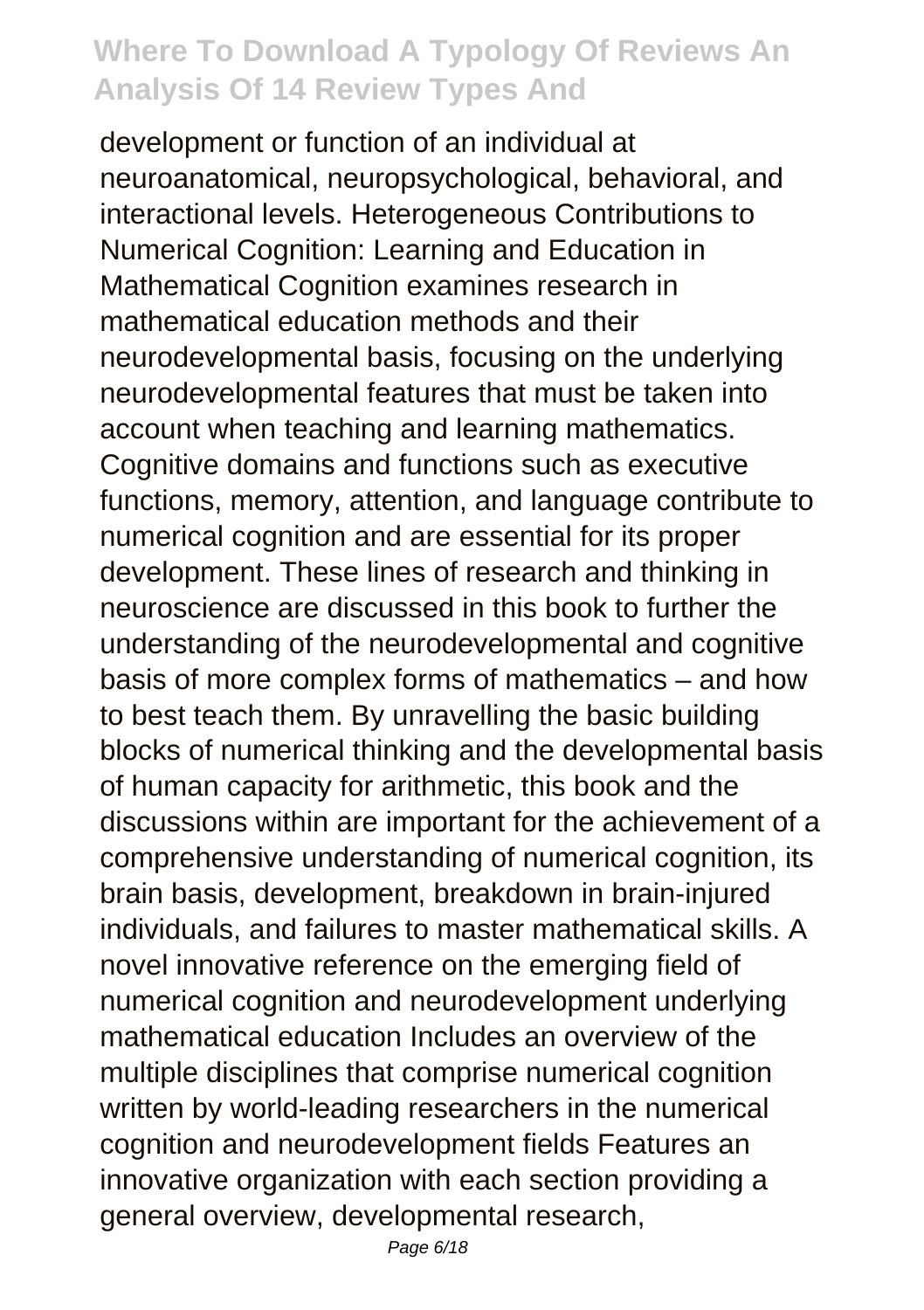#### neurocognitive mechanisms, and discussion about relevant studies

Noblit and Hare propose a method - meta-ethnography - for synthesizing from qualitative, interpretive studies. They show that ethnographies themselves are interpretive acts, and demonstrate that by translating metaphors and key concepts between ethnographic studies, it is possible to develop a broader interpretive synthesis.

This guide to conducting literature reviews includes strategies for defining the research question, using search tools and managing citations, and ensuring an unbiased summary of existing research.

During the past few decades, the dramatic social changes with regard to our aging population and changes in the family unit have made both demographic and socioeconomic consequences, as well as an effect on matters of social policy. The prestigious editors, George L. Maddox and M. Powell Lawton, have assembled an impressive group of expert contributors whose chapters address topics from the latest theory and research findings to the changing balance of work and families, as well as patterns of kinship.

One of the most urgent development challenges facing many low and middle income countries is the need for adequate financing systems to pay for health care provision to the estimated 1.3 billion impoverished people living in rural areas or working in the informal sector in urban areas. This publication considers ways of improving the financing of health care at low income levels, as part of a global strategy for increased investment in health and poverty reduction. Topics discussed include: global and regional trends in healthcare financing; strengths and weaknesses of community-based health financing, and experiences in Asia and Africa; country case studies using household survey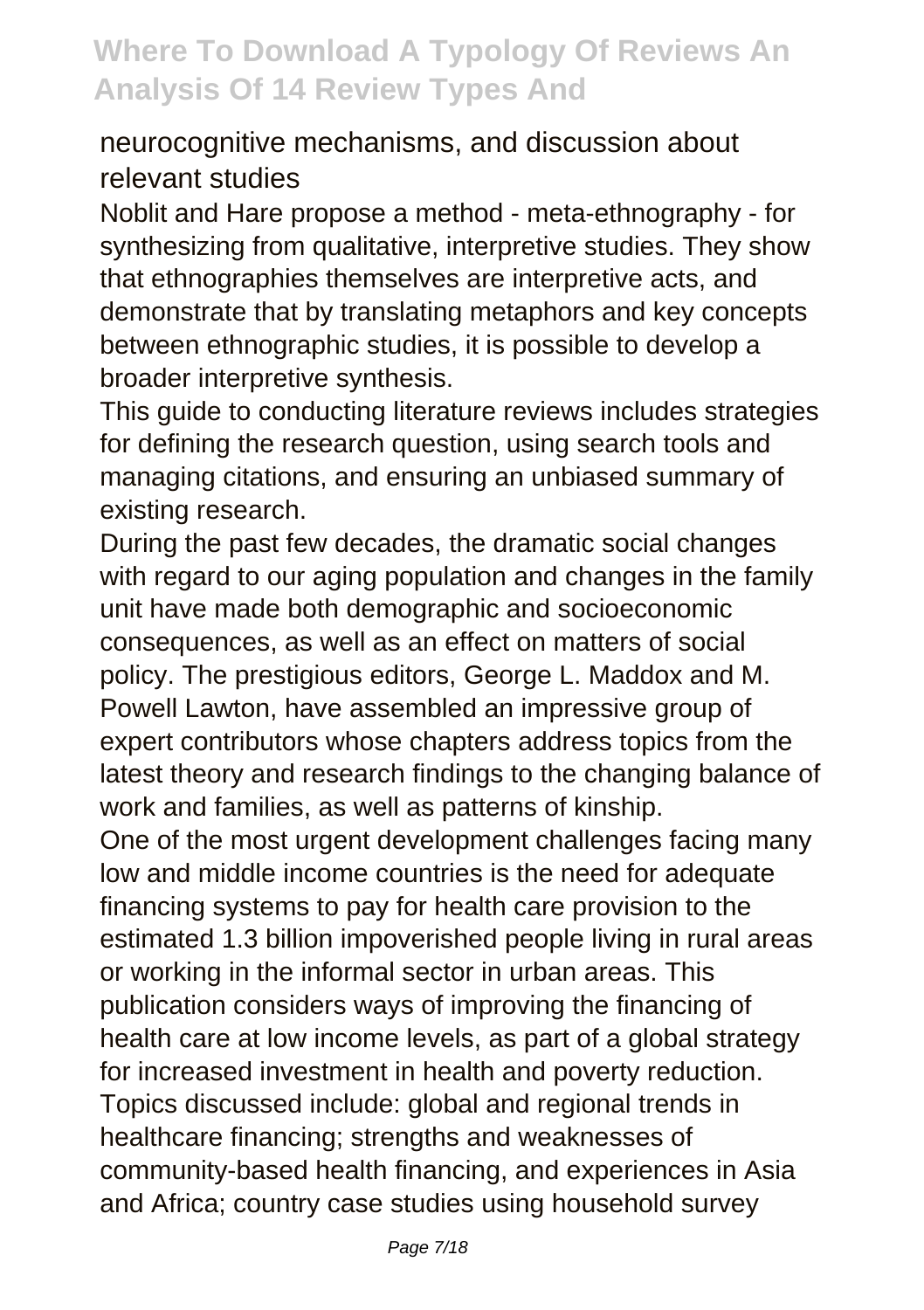analysis from Senegal, Rwanda, India and Thailand; deficit financing; and the impact of risk sharing on achieving health system goals.

Procedural review is increasingly a means of deciding European fundamental rights cases; this book explores its practical potential and limitations.

This book promotes a critical reflection about the research conducted so far in Human-Computer Interaction (HCI) with older people, whose predominant perspective focuses on decline, health, and help. It introduces a new (or different) perspective, which is grounded in interdisciplinary research on older people and digital technologies. Key elements are to (i) address topics that include, but also go beyond decline, health, and help, such as leisure, fun, creativity and culture, to delve more deeply into the role of digital technologies in multiple facets of older people's lives; (ii) focus on doing research and designing technologies with and for older adults, and their communities, to avoid and fight against negative social conceptions of ageing; and (iii) examine older people's life course, strengths, interests, and values, as well as their limitations and needs, to design technologies that not only help but also empower them, extending their abilities and acquiring new knowledge, beyond technology use. This perspective aims to help us better understand, design, and evaluate older people's interactions with digital technologies in the early 21st century.

For adults. There is a pressing need for methodologically sound RCTs to confirm whether such interventions are helpful and, if so, for whom.

Doing Research in Sound Design gathers chapters on the wide range of research methodologies used in sound design. Editor Michael Filimowicz and a diverse group of contributors provide an overview of cross-disciplinary inquiry into sound design that transcends discursive and practical divides. The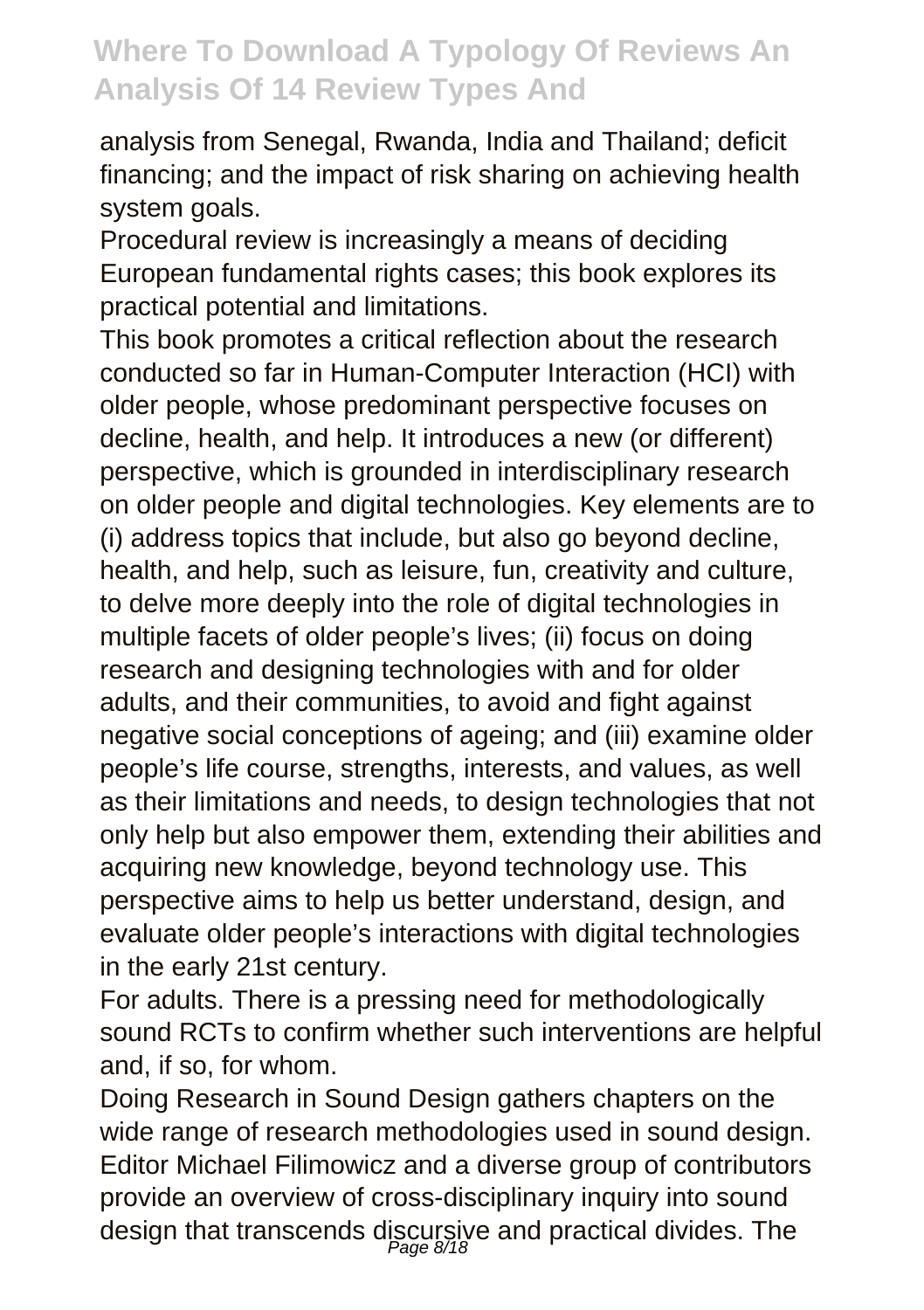book covers Qualitative, Quantitative and Mixed Methods inquiry. For those new to sound design research, each chapter covers specific research methods that can be utilized directly in order to begin to integrate the methodology into their practice. More experienced researchers will find the scope of topics comprehensive and rich in ideas for new lines of inquiry. Students and teachers in sound design graduate programs, industry-based R&D experts and audio professionals will find the volume to be a useful guide in developing their skills of inquiry into sound design for any particular application area.

This book will get librarians writing by dispelling the mythos surrounding "scholarly writing" by providing practical tools and advice. Though the authors have extensive experience as scholars, this book is written in a friendly, approachable, non-intimating manner.

Immersive technology as an umbrella concept consists of multiple emerging technologies including augmented reality (AR), virtual reality (VR), gaming, simulation, and 3D printing. Research has shown immersive technology provides unique learning opportunities for experiential learning, multiple perspectives, and knowledge transfer. Due to its role in influencing learners? cognitive and affective processes, it is shown to have great potential in changing the educational landscape in the decades to come. However, there is a lack of general cognitive and affective theoretical framework to guide the diverse aspects of immersive technology research. In fact, lacking the cognitive and affective theoretical framework has begun to hamper the design and application of immersive technology in schools and related professional training. Cognitive and Affective Perspectives on Immersive Technology in Education is an essential research book that explores methods and implications for the design and implementation of upcoming immersive technologies in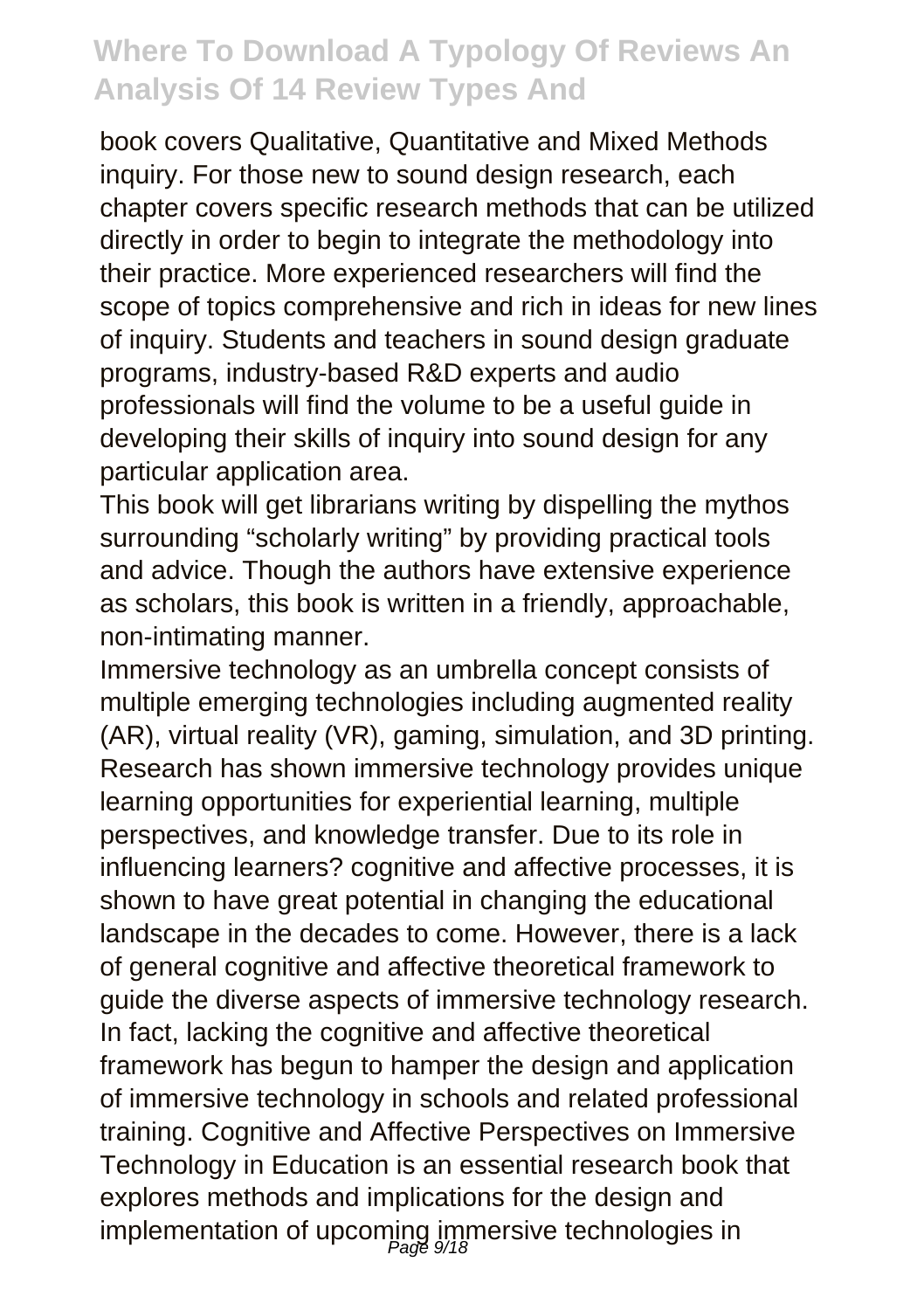pedagogical and professional development settings. The book includes case studies that highlight the cognitive and affective processes in immersive technology as well as the successful applications of immersive technology in education. Featuring a wide range of topics such as curriculum design, K-12 education, and mobile learning, this book is ideal for academicians, educators, policymakers, curriculum developers, instructional designers, administrators, researchers, and students.

Issues for 1894-1903 include the section: Psychological literature.

This accessible text provides a roadmap for producing a highquality literature review--an integral part of a successful thesis, dissertation, term paper, or grant proposal. Each step of searching for, evaluating, analyzing, and synthesizing prior studies is clearly explained and accompanied by user-friendly suggestions, organizational tips, vignettes, and examples of student work. Also featured are excerpts from peer-reviewed quantitative, qualitative, and mixed methods articles. This is the first book to focus on crafting different types of reviews (systematic, traditional–narrative, or

hermeneutic–phenomenological) that reflect the writer's research question, methodological choices, and approaches to knowledge. It describes what all reviews have in common and highlights distinct characteristics of each type. The book includes dos and don'ts for evaluating studies and constructing an argument, and software suggestions for locating, organizing, and arranging sources. Pedagogical Features \*Checklists and "To Do" activities that break down key steps to take. \*Boxed examples, graphics that organize and visually illustrate key concepts, and summary tables. \*Group activities that invite students to further explore and apply the methods discussed in each chapter. \*Detailed directions for using four different organizing strategies: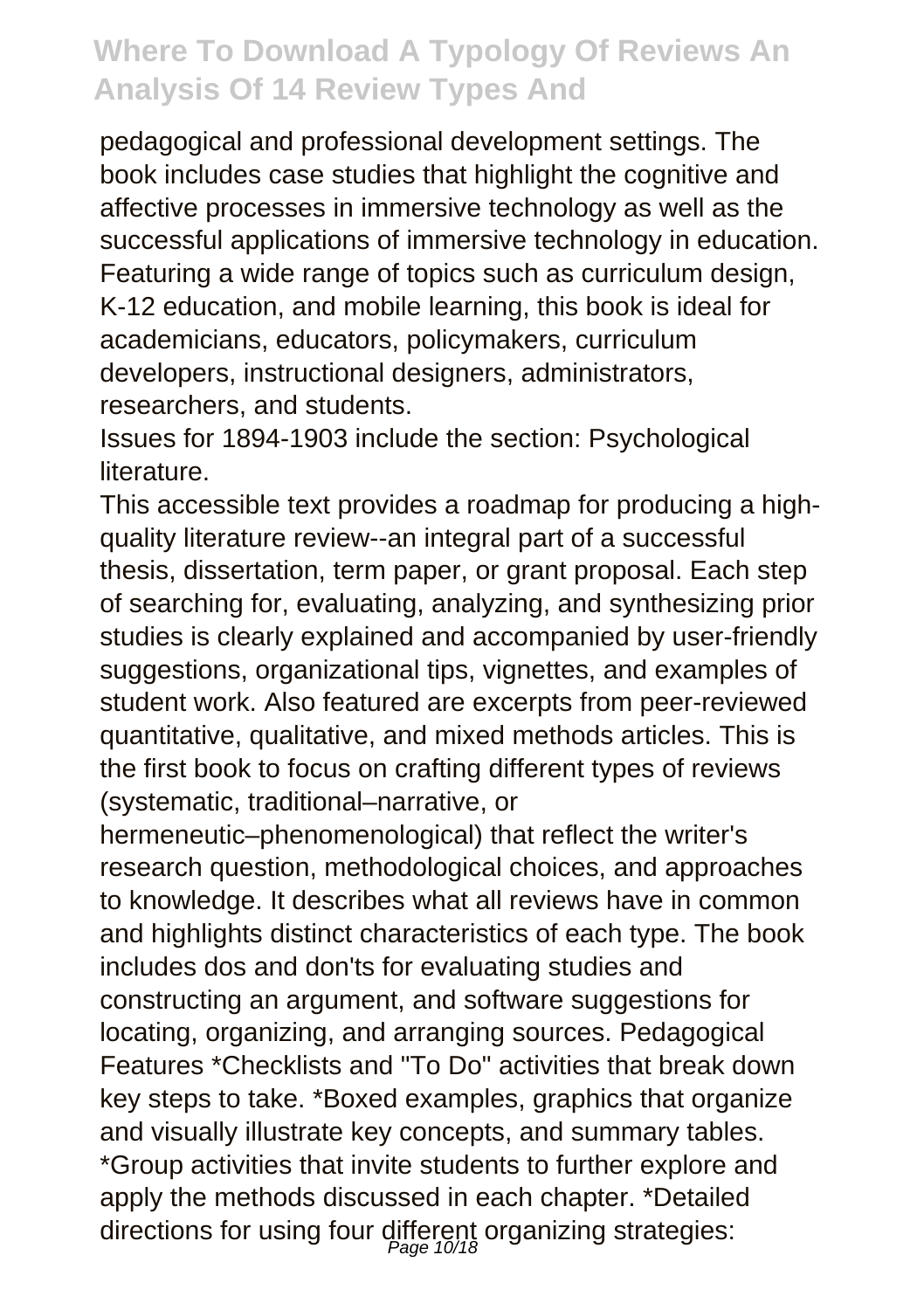synthesis matrix, summary table, mapping, and topic outline. \*End-of-chapter summaries and "What's Next" sections. \*Assessment matrices for reviewing and refining the completed literature review.

Mixed methods research is becoming prevalent in many fields, yet little has been done to elevate mixed methods research in information science. A comprehensive picture of information science and its problems is needed to further understand and address the issues associated with it as well as how mixed methods research can be adapted and used. The Handbook of Research on Mixed Methods Research in Information Science discusses the quality of mixed methods studies and methodological transparency, sampling in mixed methods research, and the application of theory in mixed methods research throughout various contexts. Covering topics such as the issues and potential directions for further research in mixed methods, this comprehensive major reference work is ideal for researchers, policymakers, academicians, librarians, practitioners, instructors, and students.

Health Sciences Literature Review Made Easy: The Matrix Method, Fifth Edition describes the practical and useful methods for reviewing scientific literature in the health sciences. Please note that an access code to supplemental content such as Appendix C: Data Visualization is not included with the eBook purchase. To access this content please purchase an access code at

www.jblearning.com/catalog/9781284133943/.

Showing you how to take a structured and organized approach to a wide range of literature review types, this book helps you to choose which approach is right for your research. Packed with constructive tools, examples, case studies and hands-on exercises, the book covers the full range of literature review techniques. New to This Edition: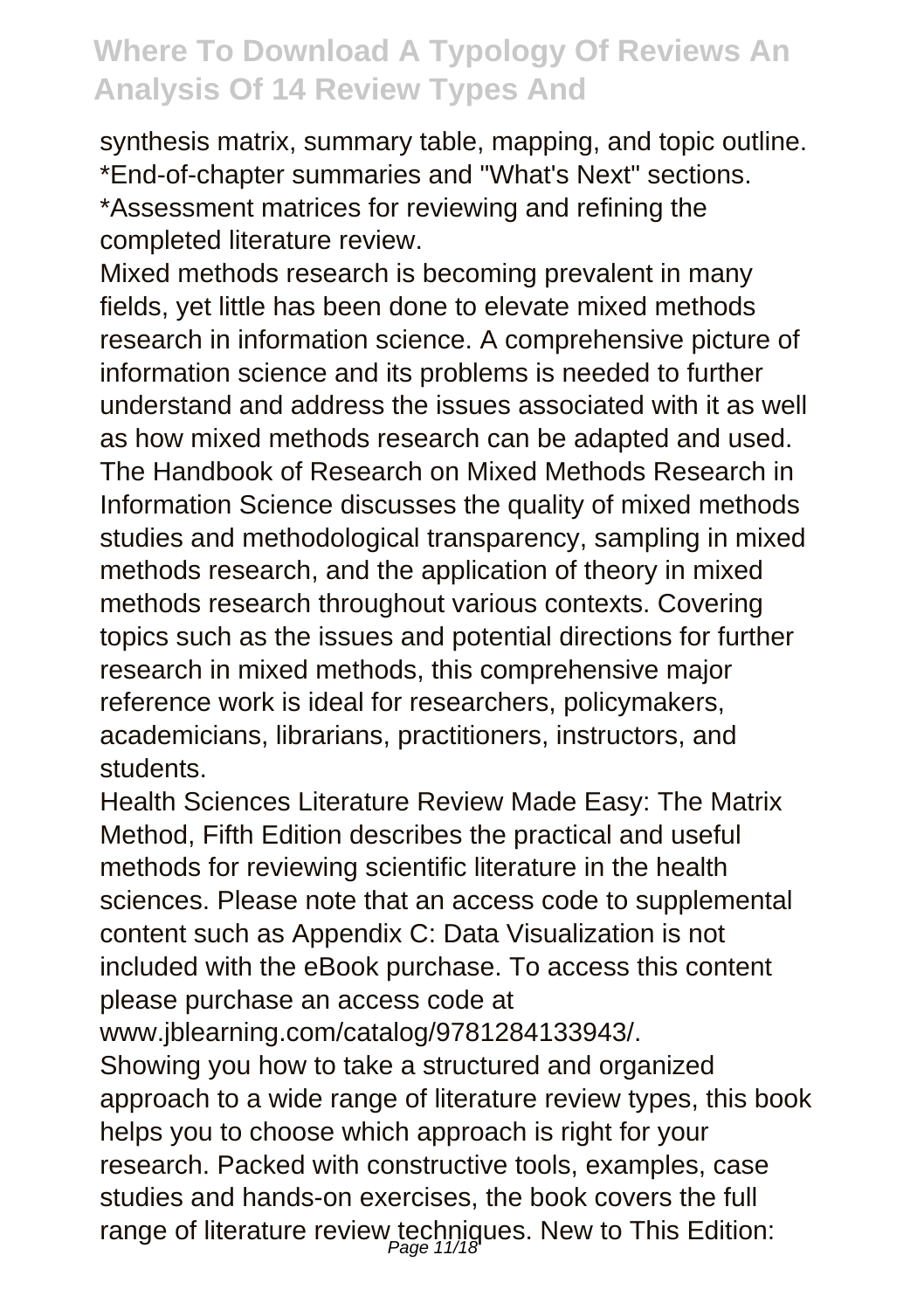Full re-organization takes you step-by-step through the process from beginning to end New chapter showing you how to choose the right method for your project Practical guidance on integrating qualitative and quantitative data New coverage of rapid reviews Comprehensive inclusion of literature review tools, including concept analysis, scoping and mapping With an emphasis on the practical skills, this guide is essential for any student or researcher needing to get from first steps to a successful literature review.

To order please visit https://onlineacademiccommunity.uvic.c a/press/books/ordering/

Typology: Paris, Delhi, São Paulo, Athens follows-up on the preceding and successful Typology: Hong Kong, Rome, New York, Buenos Aires, published in 2012. Emanuel Christ and Christoph Gantenbein together with their teaching staff and students at ETH Zurich expanded their research on building typology to four more metropolises, again in Europe, Latin America, and Asia. 180 buildings were analyzed over the past two years to find inspiration and models that can be adapted for the local context of any given city. Each example is documented with an image, site and floor plans, axonometric projection, key data, and a brief description. An introduction and four essays on the interaction between various protagonists and in particular the effect of governing local building regulation again show the potential for contemporary urban architecture. The result is again a rich sourcebook of great practical value for students, lecturers and practitioners of architecture. With essays by Anupan Bansal, Emanuel Christ, Victoria Easton, Christoph Gantenbein, André Lortie, Thomas Maloutas, Rafael Moneo, and Nadia Somekh. A particularly important component of any research project is its ethical dimensions which can refer to varied categories of practice – from the protection of human subjects involved in medical and social research to the publication of results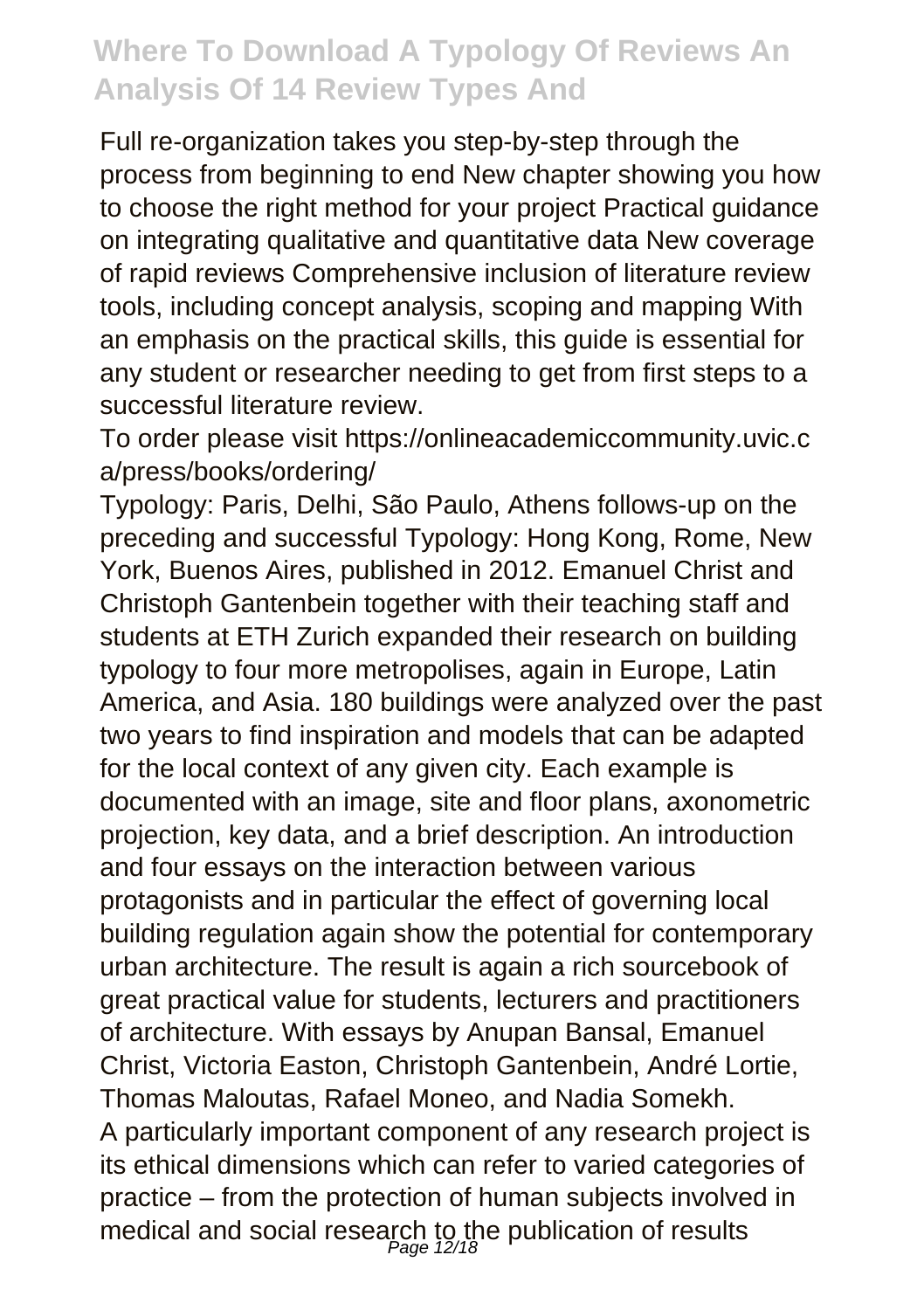research. More recently, with the estimation of the possible consequences of the implementation of technology, it is important for today's researchers to address the standards of scientific practice and avoid unethical behavior. Ethics in Research Practice and Innovation is an essential reference source that discusses current and historical aspects of ethical values in scientific research and technologies, as well as emerging perspectives of conducting ethical research in a variety of fields. Featuring research on topics such as clinical trials, human subjects, and informed consent, this book is ideally designed for practitioners, medical professionals, nurses, researchers, scientists, scholars, academicians, policy makers, and students seeking coverage on the ethical risks and limitations of research practice.

Handbook of EHealth EvaluationAn Evidence-Based Approach

Reassesses thirty years of domestic violence research and demonstrates three forms of partner violence, distinctive in their origins, effects, and treatments

The UK Teaching and Learning Research Programme (TLRP) worked for ten years to improve outcomes for learners in schools and other sectors through high quality research. One outcome of individual projects and across-Programme thematic work was the development of ten 'evidence-informed' principles for effective pedagogy. Synopses of these principles have been widely disseminated, particularly to practitioners. However, the evidence and reasoning underpinning them has not yet been fully explained. This book fills this gap by providing a scholarly account of the research evidence that informed the development of these principles, as well as offering some evidence of early take-up and impact. It also includes responses from highly-respected researchers throughout the world in order to locate the work in the broader international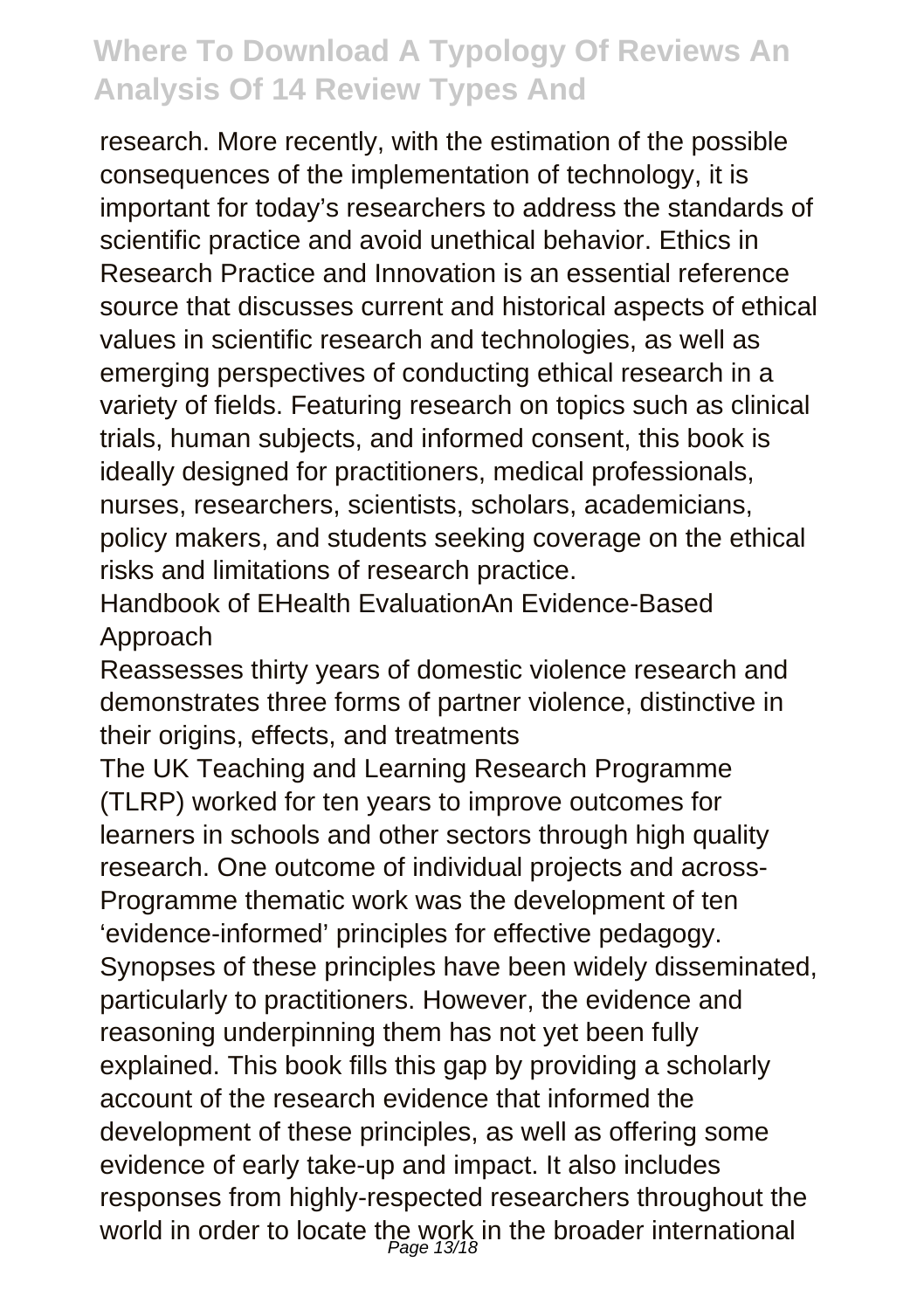literature, to extend it by drawing on similar work elsewhere, to provide critique and to stimulate further development and debate. Principles for Effective Pedagogy contributes to international dialogue on effective teaching and learning, providing a focus for scholarly comment, sharing of expertise and knowledge accumulation. This book was originally published as a special issue of Research Papers in **Education** 

The Book of Job has been a rich source of truth and comfort for its readers throughout the ages, but the crowning glory of this book is the prophetic testimony it bears to the sufferings that Jesus Christ would endure as the savior of his people. The Shadow of Christ in the Book of Job examines the historical character of Job as a typological figure, whose experience of suffering leading to glory was meant to portray the work of Christ, and provide assurance and comfort to all who bear affliction in faith.

A two-time AJN Book of the Year Award winner and a 2013 Doody Core Title! This distinguished text provides top-tier guidance for advanced practice nurses on how to perform a comprehensive systematic review of available research to inform scholarly work, particularly in DNP and PhD programs. With a strategic focus on the search process and assessing the quality of the evidence, this text presents, clearly and comprehensively, all of the knowledge and skills necessary to conduct a foundational CSR in eight concrete steps. This text examines how to write a CSR proposal, final report, and a policy brief based on systematic review findings. Two finished proposals and two completed systematic reviews demonstrate each step of the process from start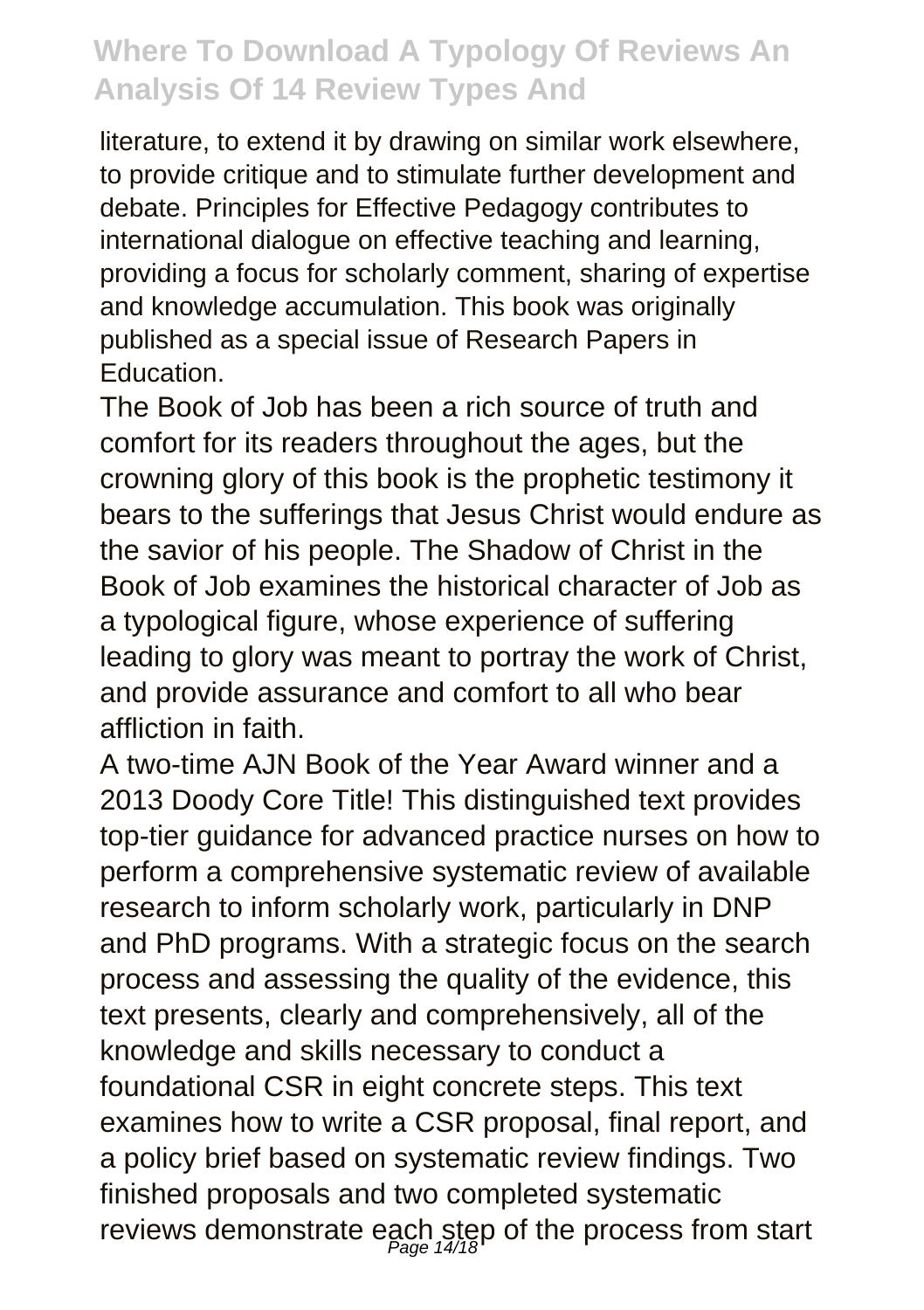to finish. Additionally, the text covers software used in research queries and provides helpful strategies for effectively using the search function when seeking information. The Third Edition offers four new chapters with incisive recommendations for performing a CSR and addressing new ways CSR is being implemented in today's healthcare environment. It describes the latest methodological advances, including living systematic reviews and dominance scores for economic review. Two complete CSRs along with new and updated examples throughout the book further aid readers in their pursuit of excellence in scholarly work. New to the Third Edition: New Chapters: How to choose the right critical appraisal tool Writing the final report and disseminating the results of systematic reviews Disseminating results with how to write a policy brief and/or press release on CSR results Example of a meta-analysis using GRADE Offers increased focus on dissemination Includes new and updated examples reflecting latest trends in nursing scholarly work Key Features: Provides the knowledge and skills necessary to conduct a CSR from start to finish Teaches readers how to conduct high-quality systematic reviews Instructs readers on pertinent resources and methods for optimal library-related systematic review research efforts Describes how to best search research databases to facilitate scholarly work Includes objectives, summary points, end-of-chapter exercises, discussion questions, suggested reading, and references to enhance understanding Nutrition Psychology: Improving Dietary Adherence

presents prominent psychological theories that are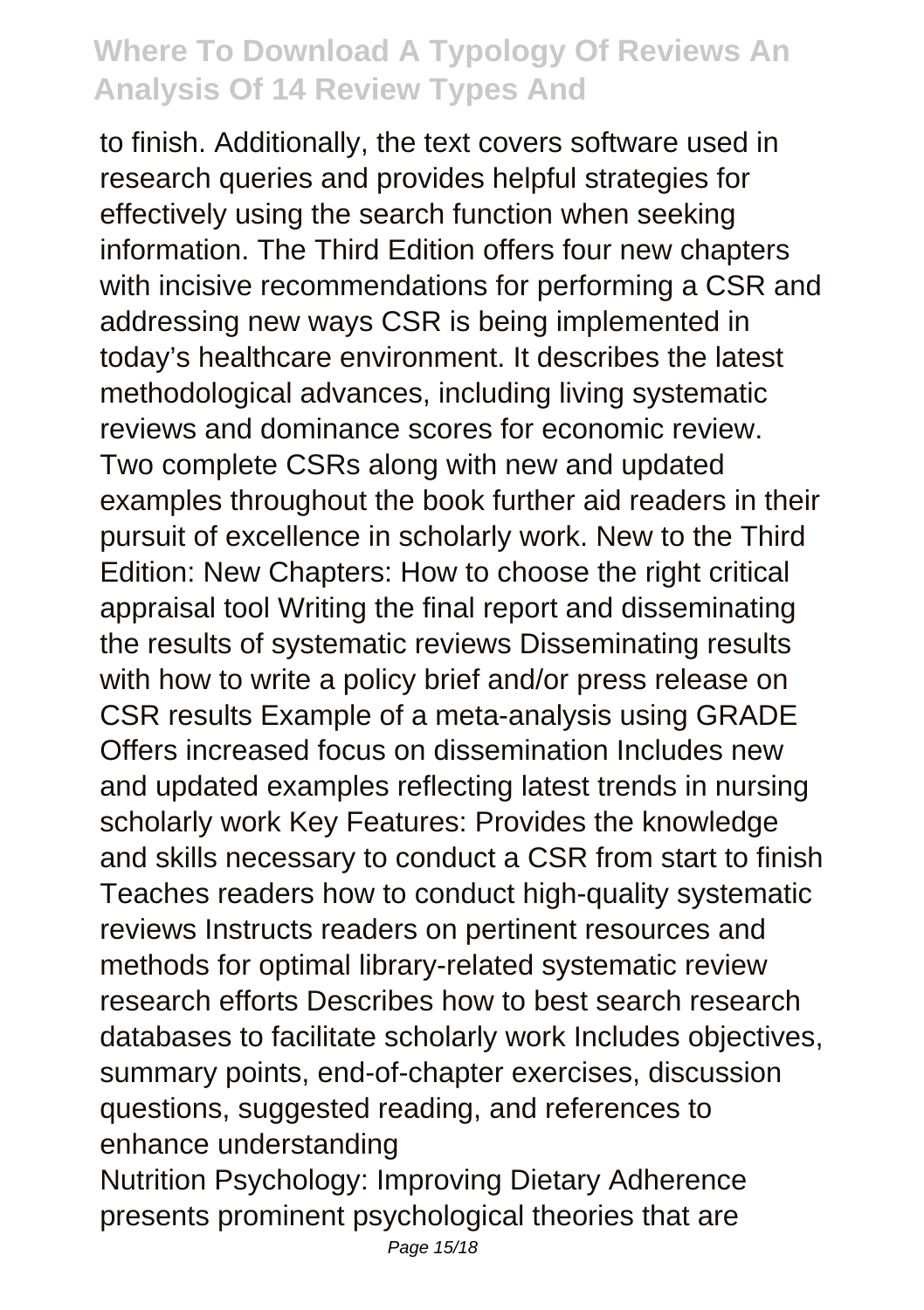known to drive human eating behavior, and reveal how these models can be transformed into proactive strategies for adhering to healthy dietary regimens. Healthcare providers, consumers, researchers and policy makers are inundated with unmanageable amounts of information, including evidence from healthcare research. It has become impossible for all to have the time and resources to find, appraise and interpret this evidence and incorporate it into healthcare decisions. Cochrane Reviews respond to this challenge by identifying, appraising and synthesizing research-based evidence and presenting it in a standardized format, published in The Cochrane Library (www.thecochranelibrary.com). The Cochrane Handbook for Systematic Reviews of Interventions contains methodological guidance for the preparation and maintenance of Cochrane intervention reviews. Written in a clear and accessible format, it is the essential manual for all those preparing, maintaining and reading Cochrane reviews. Many of the principles and methods described here are appropriate for systematic reviews applied to other types of research and to systematic reviews of interventions undertaken by others. It is hoped therefore that this book will be invaluable to all those who want to understand the role of systematic reviews, critically appraise published reviews or perform reviews themselves.

The basis for the new HBO Max documentary, Persona \*A New York Times Critics' Best Book of 2018\* \*An Economist Best Book of 2018\* \*A Spectator Best Book of 2018\* \*A Mental Floss Best Book of 2018\* An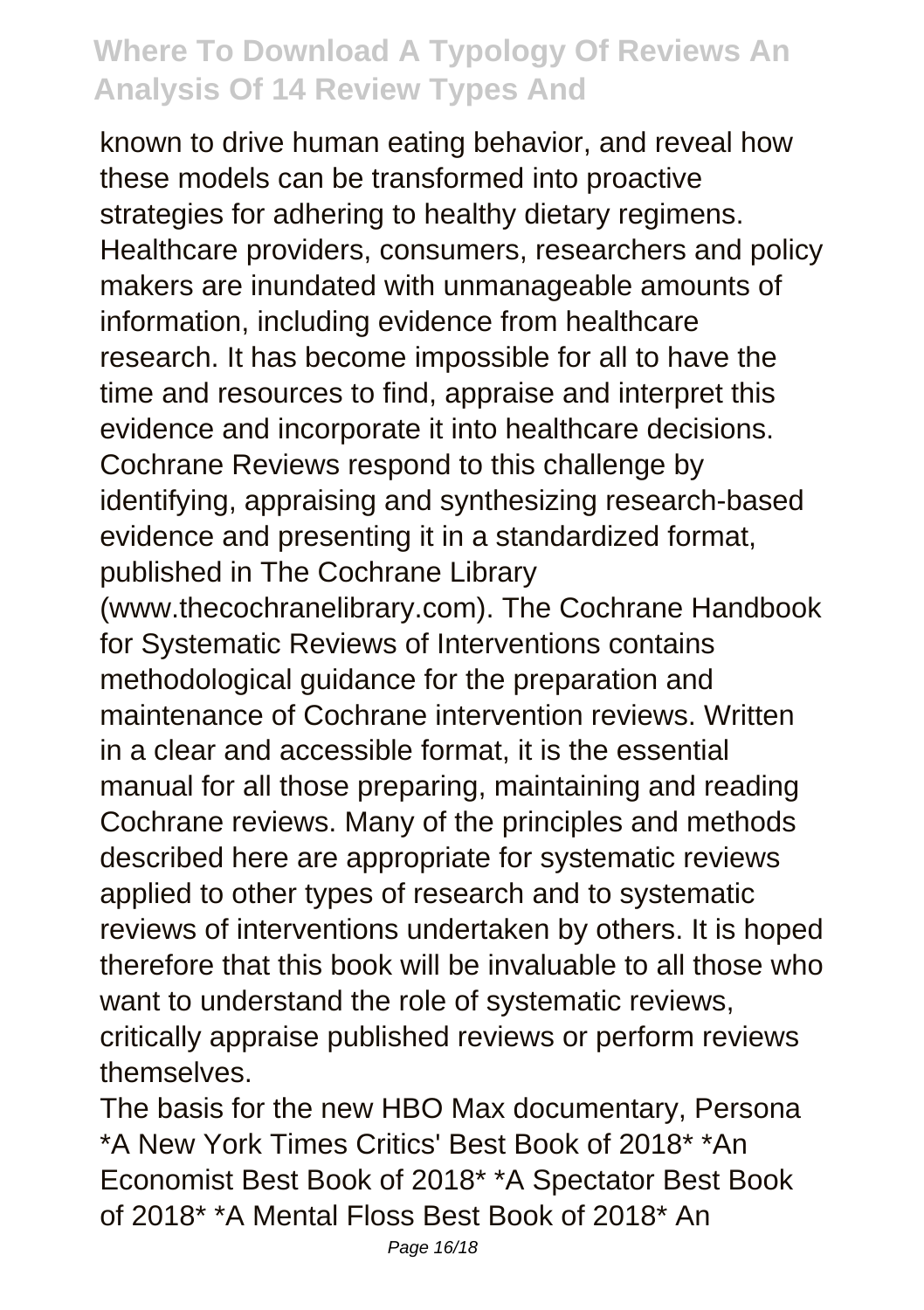unprecedented history of the personality test conceived a century ago by a mother and her daughter--fiction writers with no formal training in psychology--and how it insinuated itself into our boardrooms, classrooms, and beyond The Myers-Briggs Type Indicator is the most popular personality test in the world. It is used regularly by Fortune 500 companies, universities, hospitals, churches, and the military. Its language of personality types--extraversion and introversion, sensing and intuiting, thinking and feeling, judging and perceiving--has inspired television shows, online dating platforms, and Buzzfeed quizzes. Yet despite the test's widespread adoption, experts in the field of psychometric testing, a \$2 billion industry, have struggled to validate its results--no less account for its success. How did Myers-Briggs, a homegrown multiple choice questionnaire, infiltrate our workplaces, our relationships, our Internet, our lives? First conceived in the 1920s by the motherdaughter team of Katherine Briggs and Isabel Briggs Myers, a pair of devoted homemakers, novelists, and amateur psychoanalysts, Myers-Briggs was designed to bring the gospel of Carl Jung to the masses. But it would take on a life entirely its own, reaching from the smokefilled boardrooms of mid-century New York to Berkeley, California, where it was administered to some of the twentieth century's greatest creative minds. It would travel across the world to London, Zurich, Cape Town, Melbourne, and Tokyo, until it could be found just as easily in elementary schools, nunneries, and wellness retreats as in shadowy political consultancies and on social networks. Drawing from original reporting and